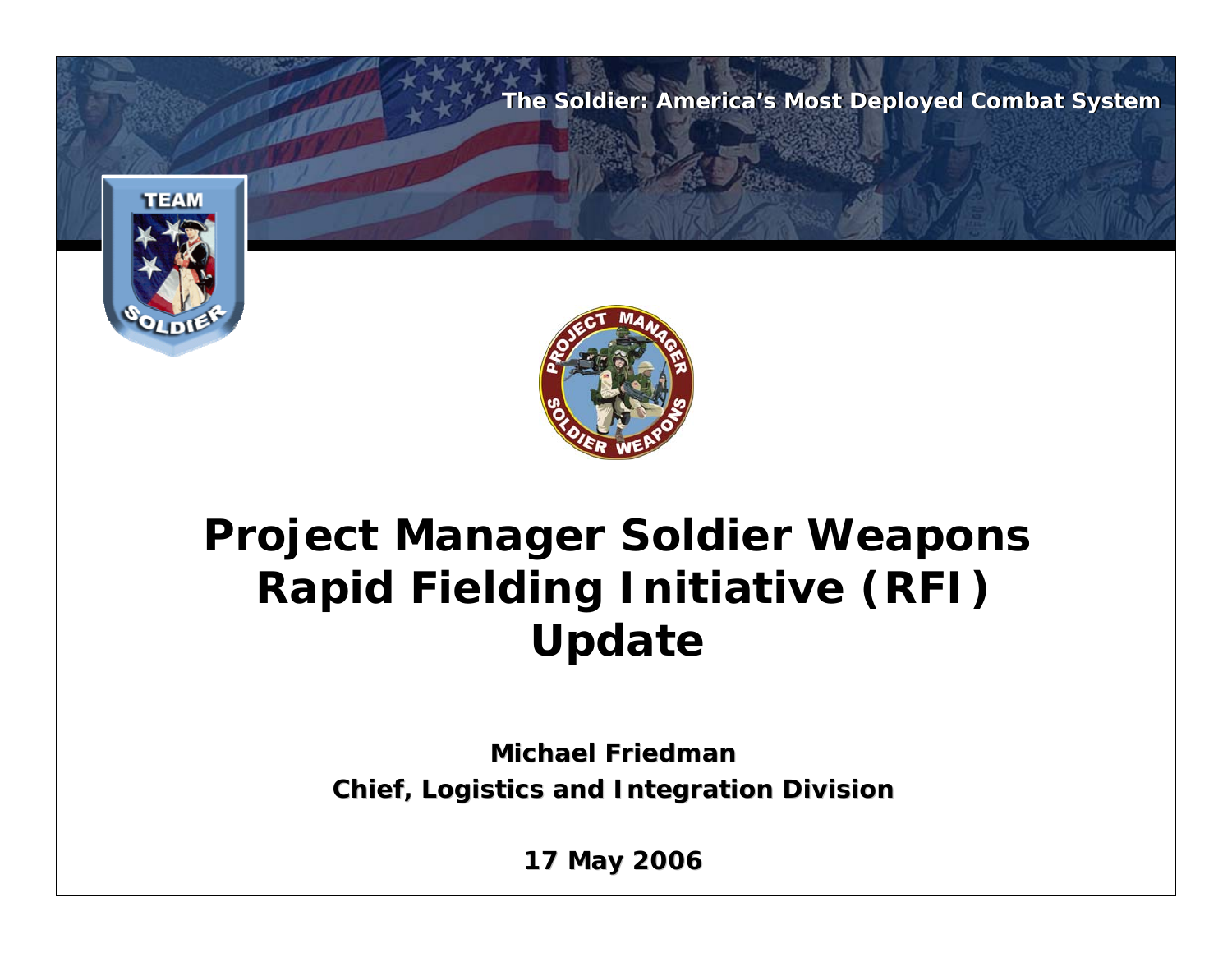



- Bottom Line Up Front
- RFI has Made great progress in fielding – over 600,000 Soldiers Fielded

–– Is Sustainable – path forward toward Standardization

– Is Accountable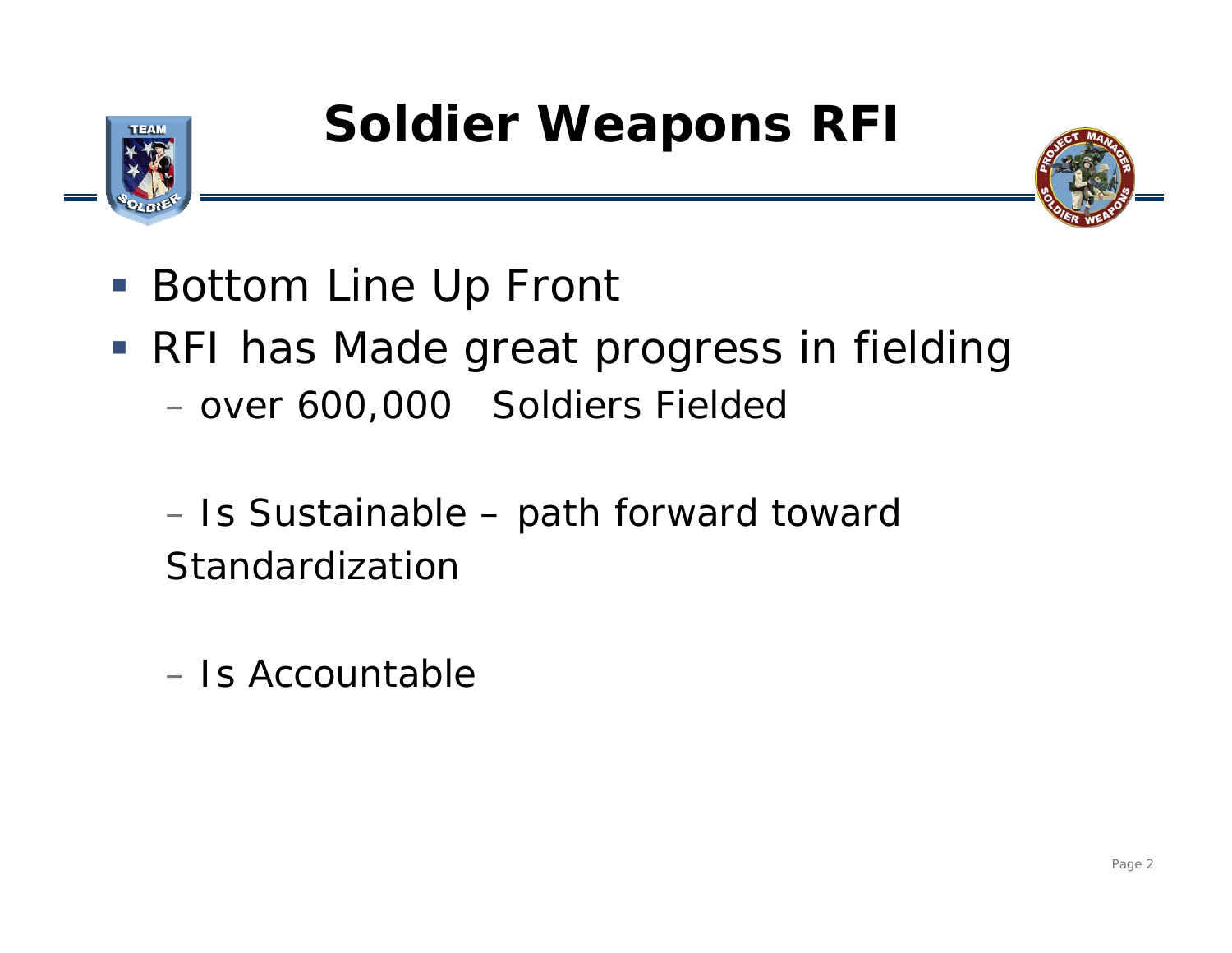**Project Manager Soldier Weapons RFI Items FieldedAugust 2002 - March 2006 over 600,000 Soldiers Fielded**





**Back-up Iron Sight M68 CCOThree-Point Sling Weapon Light TA31F 4X ACOG M203 Day/Night Sight Modular Weapon System Kit M4 Forward Grip Bipod M4 Improved Buttstock M4/M16 Improved Cleaning Kit M192/M122 Ground MountsImproved Spotting Scope M24 Small Binoculars M145 Machinegun Optic M249 RailsM249 Short Barrel** 

**M249/M240B Spare Barrel Bag M249 Collapsible Buttstock M249 Ammo Soft Pack(100&200rd) M240B RailsM240B Combat Ammo Pack -**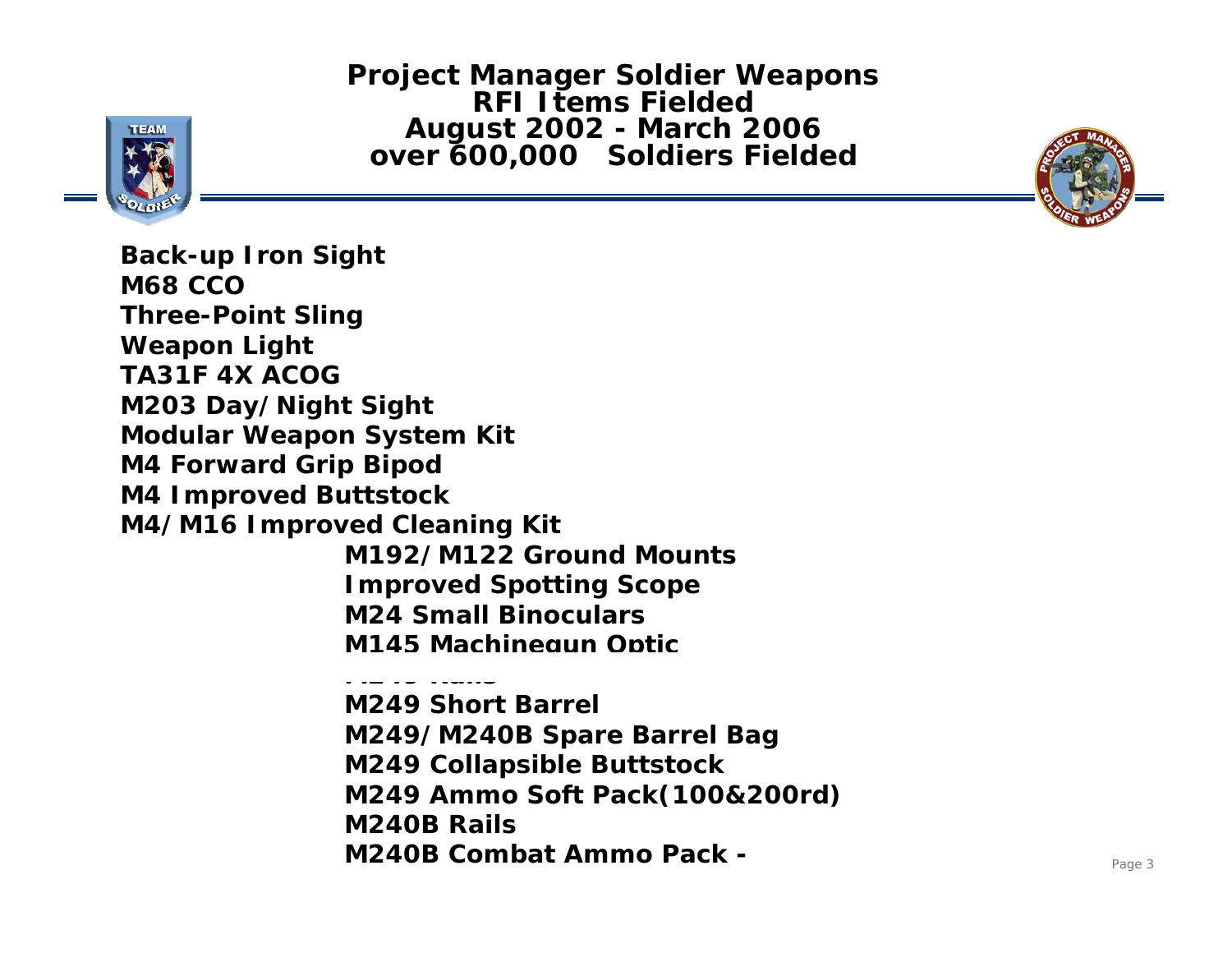

## **PM Soldier Weapons RFI Coordination with Gaining Units**



- $\overline{\phantom{a}}$  Attend Coordination Meetings in Conjunction with PEO Operations Cell
- $\mathcal{L}_{\mathcal{A}}$  Identify unit needs ahead of time
	- $-$  Type unit(s): BCT or EAB?
	- MTOE and Modularity
	- Attain weapon density of unit
- **Explain weapon accessory application to units** 
	- $-$  Gaining unit schedule for installation of weapon items  $\overline{\phantom{a}}$ to include location (either arms room or fielding site)
- **Outline Training that will be provided** 
	- $-$  Obligation to gaining units to ensure training is  $\,$ provided on PMSW RFI equipment
	- $-$  If training is definitely not wanted, written request  $\,$ needed from Brigade Commander or higher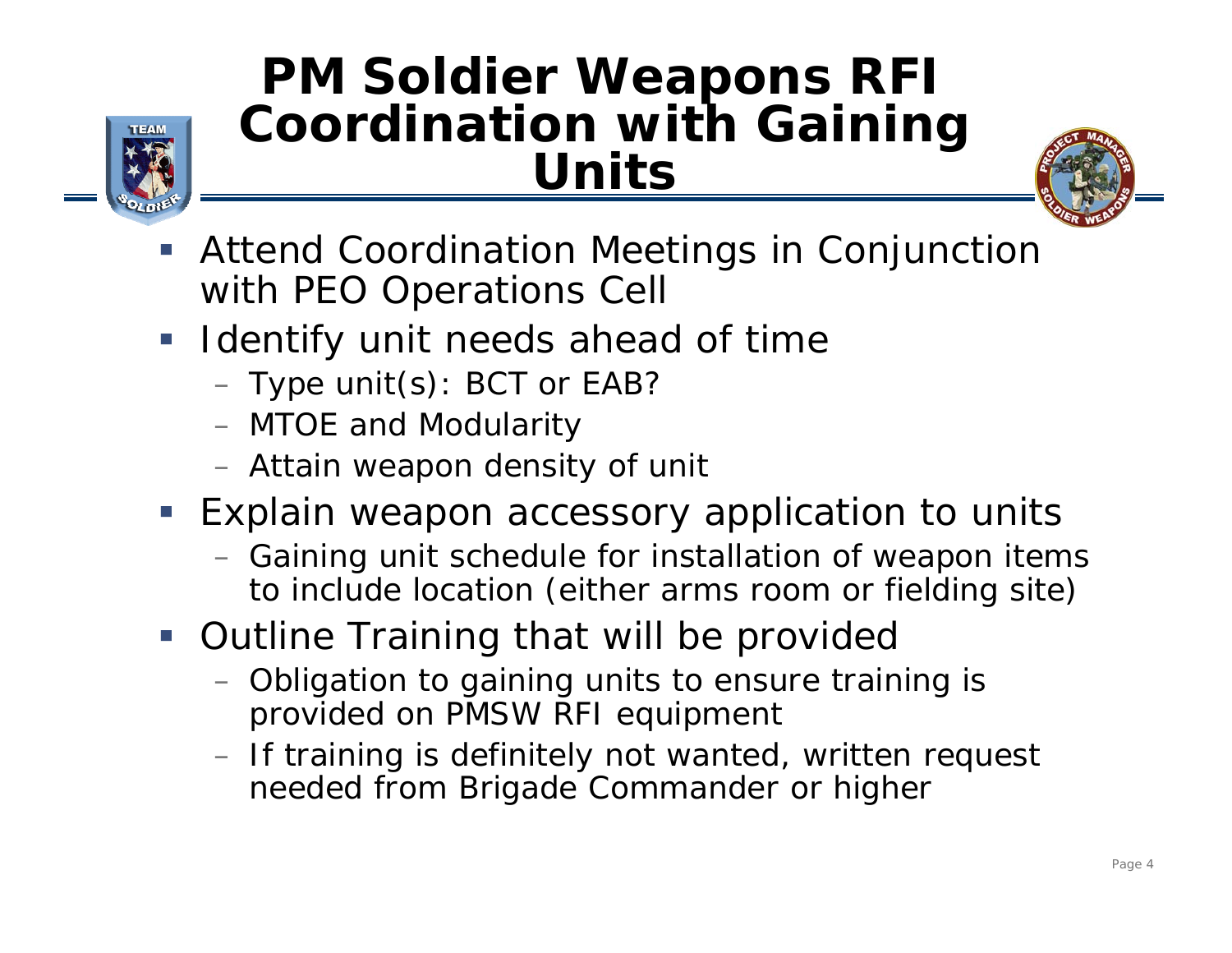# **Installation of Weapon Items**



 TACOM Rock Island Total Package Fielding (TPF), on behalf of PMSW, installs the following:

- $-$  Back Up Iron Sights on M4 Carbines and M16A4 Rifles
- M249 Forward Rails
- M240B Forward Rails
- M249 Short Barrels and M249 Collapsible Buttstocks
- M122A1 adapter kit (if needed)
- M4 and/or M5 Adapter Rail Systems
- M203 40mm Grenade Launcher MWS adapter kit
- Gold extractor springs to the M4 carbine (not an RFI) item, but springs are replaced for units in conjunction with RFI)
- Additionally, TPF trains unit armorers on the installation of above items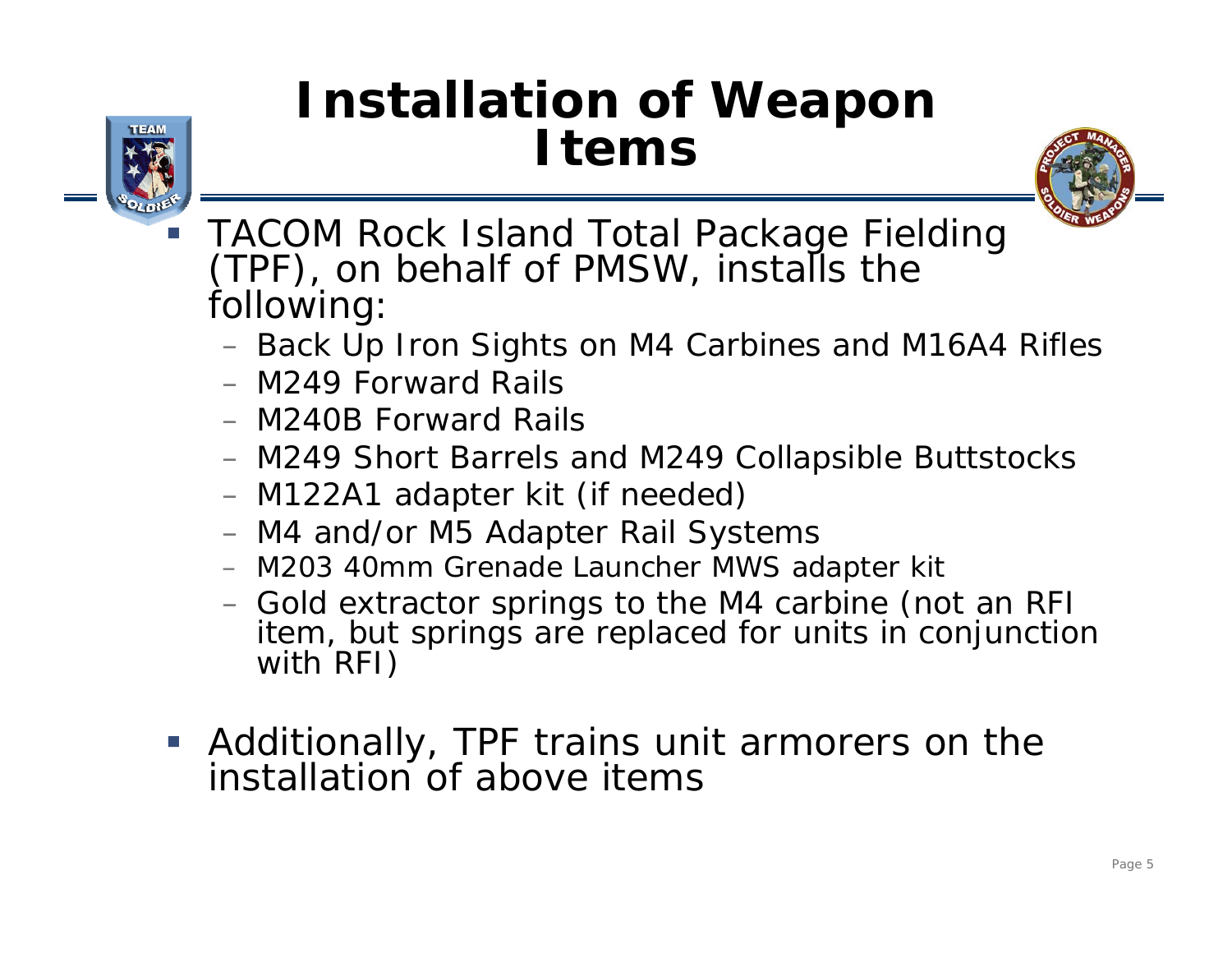# **Training**





- **PMSW provides Subject Matter Experts to instruct** unit personnel through a "Train the Trainer" concept on the following equipment items:
	- M203 Day/Night Sight
	- M192 Lightweight Ground Mount (Tripod)
	- TA31F Advanced Combat Optical Gunsight (ACOG)
	- M68 Close Combat Optic
	- M145 Machine Gun Optic
	- Back Up Iron Sight (BUIS) used on M4/M16A4
- **Training is conducted by PMSW core personnel or** personnel from TACOM Rock Island New Equipment Training Branch